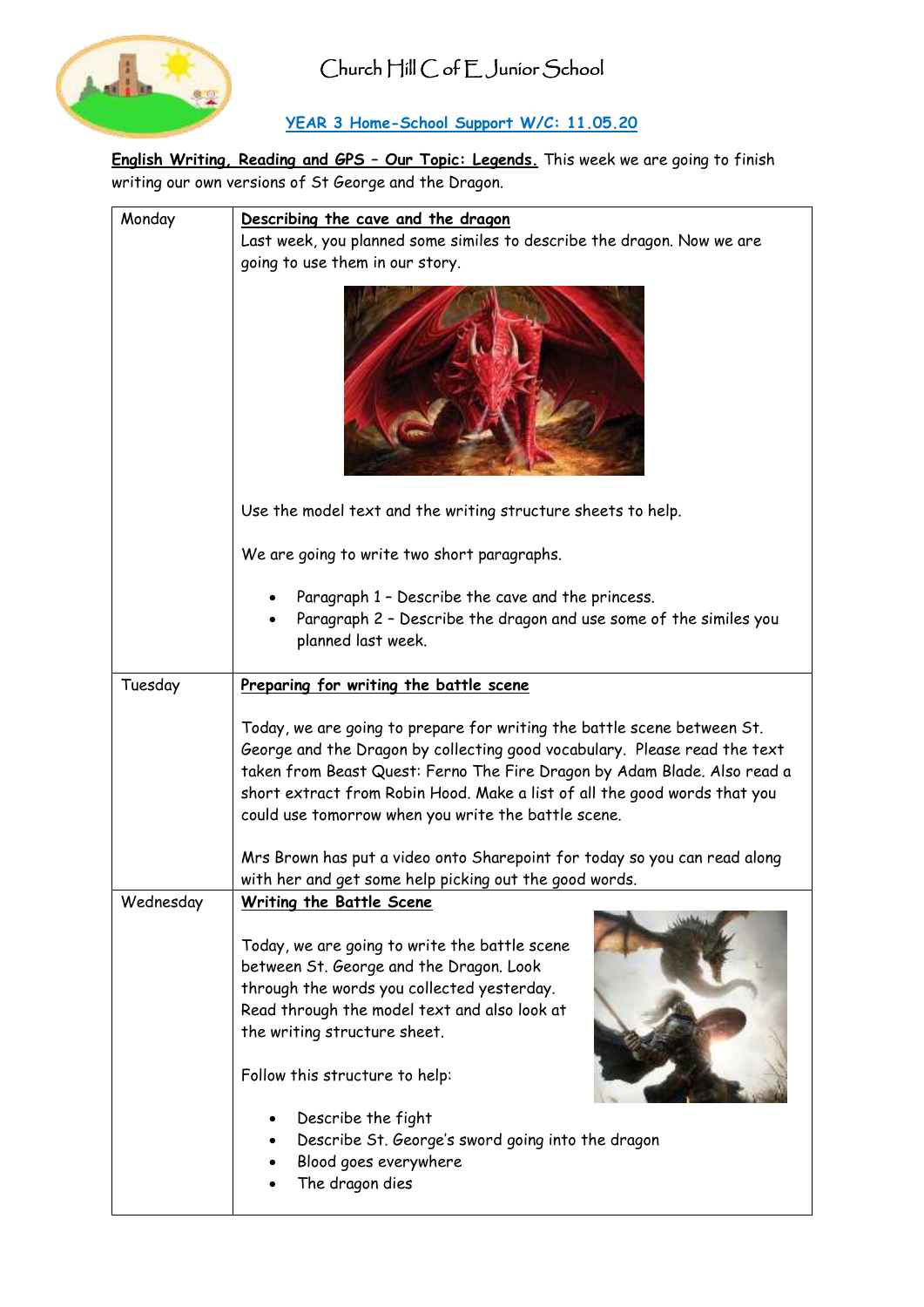| Thursday | Finishing our stories.<br>We are going to complete our stories today. Have a look at the model text.<br>Today you need to write a few sentences to finish the story off. Try using<br>these two time sequence words to help you to structure your ending.<br>$Next, \_\_$<br>$Finally, \_\_$ |
|----------|----------------------------------------------------------------------------------------------------------------------------------------------------------------------------------------------------------------------------------------------------------------------------------------------|
|          | Be really proud as you have worked hard over the last two weeks to write a<br>super story. Call some of your family and friends and read it to them.                                                                                                                                         |
| Friday   | <b>Grammar - Prepositions</b>                                                                                                                                                                                                                                                                |
|          | Work your way through the attached document about prepositions and have a<br>go at writing some sentences of your own containing prepositions.                                                                                                                                               |

#### **Handwriting**

| Monday    | Watch this your tube clip of this week's poem: The Owl and the Pussycat by<br>Edward Lear. https://www.youtube.com/watch?v=HpwAP36-w7E                                                                                                           |
|-----------|--------------------------------------------------------------------------------------------------------------------------------------------------------------------------------------------------------------------------------------------------|
|           | The Owl and the Pussycat handwriting sheet. This is a long poem by Edward<br>Lear so take your time as you can complete it over 4 days. Today try tracing<br>over verse 1.                                                                       |
| Tuesday   | Finish tracing over verses 2 and 3 today.                                                                                                                                                                                                        |
| Wednesday | Try writing out verse one and two of the Owl and the Pussycat all by<br>yourself.                                                                                                                                                                |
| Thursday  | Write out the final verse of the Owl and the Pussycat by yourself today.                                                                                                                                                                         |
| Friday    | This is a lovely sequel to the Owl and the Pussycat poem written by Julia<br>Donaldson. It is called The Further Adventures of the Owl and the Pussycat.<br>Please watch and I hope you enjoy it.<br>https://www.youtube.com/watch?v=IvmhjF0XamI |

**Guided Read on Share Point –** Try logging on to Share Point and looking in the Y3 video library. Mrs Brown is continuing to read a story called The Wizards of Once. This is great for your child to hear a story read aloud and would be like us having a guided reading session at school. Remember to read the story in the right order. The clips are numbered.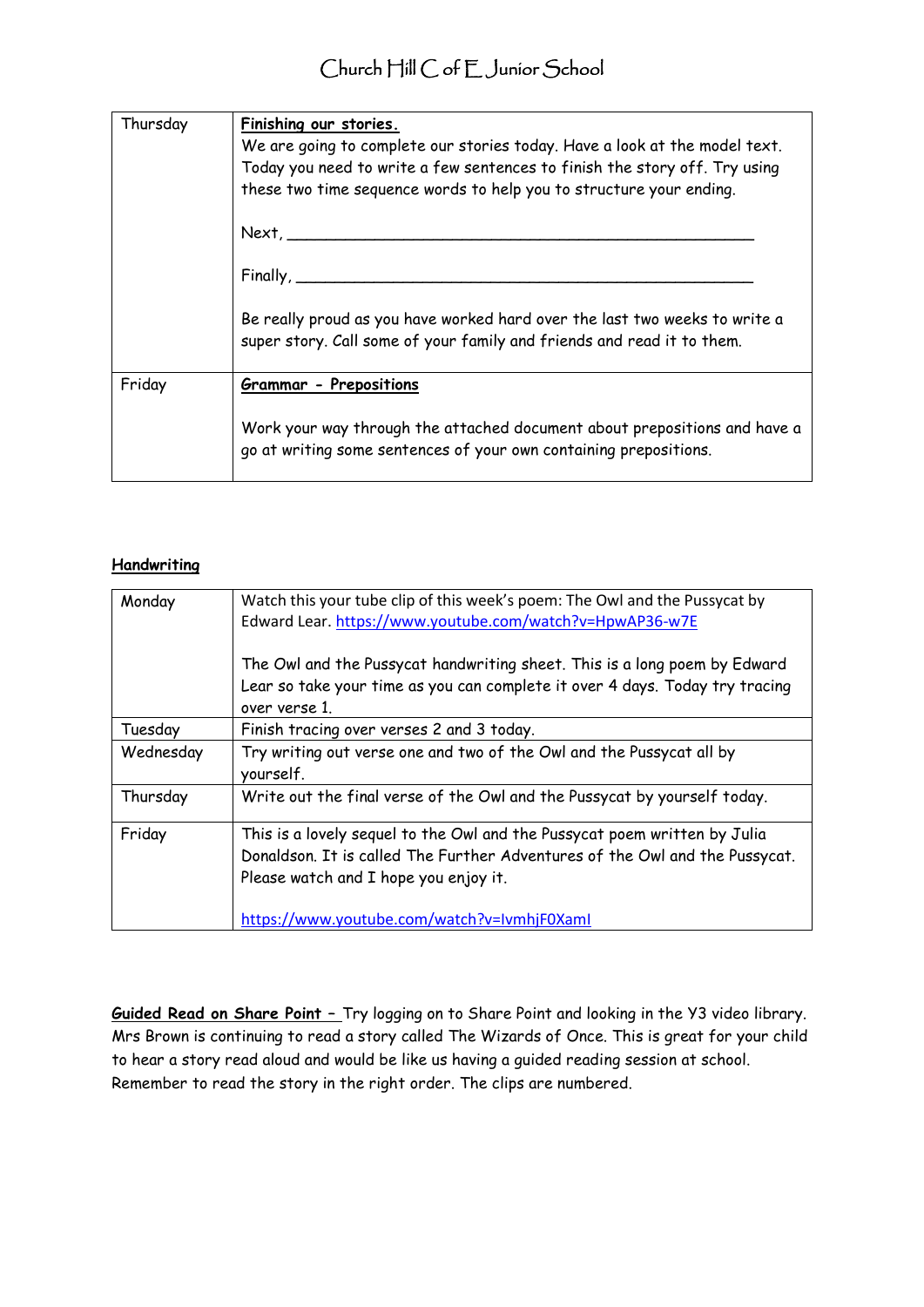## **Spellings for the week**

Please use the attached 'Spelling menu' to find fun ways of learning your spellings! Also, use the games on the Spelling Shed website!

| Beige, Pink and Yellow Spellings | <b>Blue Spellings</b> |
|----------------------------------|-----------------------|
| aching                           | eat                   |
| scheming                         | tea                   |
| echoing                          | sea                   |
| chemistry                        | dream                 |
| characters                       | reach                 |
| anchor                           | each                  |
| chaos                            | beach                 |
| orchestra                        | read                  |
| mechanical                       |                       |
| technology                       |                       |

**Spelling test will be done as a hive game on Spelling Shed at 2.00pm on Fridays for Yellow/Pink/Beige and at 2.15pm for Blue.**

#### **Maths**

Please start/finish every day's lesson with Times Table Rock Stars Practice.

There are also some activities on My Maths.

White Rose Maths – Summer Term Week 1.

| Monday    | https://whiterosemaths.com/homelearning/year-3/  |
|-----------|--------------------------------------------------|
|           | Summer Term Week 2, lesson 1: Add Fractions      |
| Tuesday   | https://whiterosemaths.com/homelearning/year-3/  |
|           | Summer Term Week 2, lesson 2: Subtract Fractions |
| Wednesday | https://whiterosemaths.com/homelearning/year-3/  |
|           | Summer Term Week 2, lesson 3: Problem Solving 1. |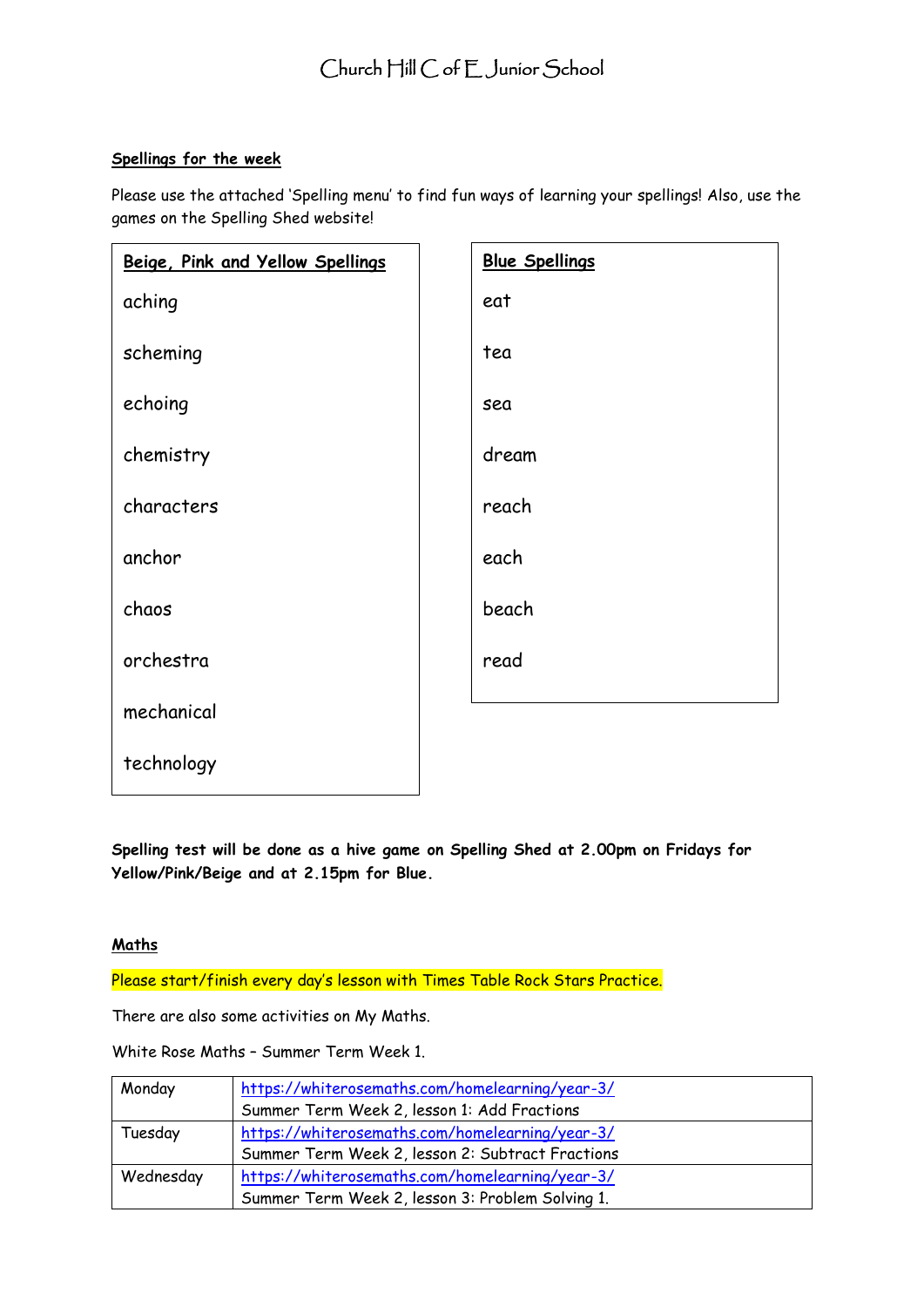# Church Hill C of E Junior School

| Thursday | https://whiterosemaths.com/homelearning/year-3/<br>Summer Term Week 2, lesson 4: Problem Solving 2.                                                                                                                                                   |
|----------|-------------------------------------------------------------------------------------------------------------------------------------------------------------------------------------------------------------------------------------------------------|
| Friday   | https://whiterosemaths.com/homelearning/year-3/<br>Summer Term Week 2, lesson 5: Maths Challenges.<br>Keep an eye out on the school Twitter page for Mr Holland's whole school<br>maths challenge at 11:45 am! Tweet in your questions and solutions! |

## **Creative**

| Monday    | History: Learn all about mummification and choose one of the tasks to make<br>your own mummy.                                                                                                                                     |
|-----------|-----------------------------------------------------------------------------------------------------------------------------------------------------------------------------------------------------------------------------------|
| Wednesday | History: Learn all about Egyptian pyramids and then choose either a creative<br>or written task to consolidate your learning.                                                                                                     |
| Friday    | History: the discovery of Tutankhamun's tomb. Choose to write a newspaper<br>report about the discovery or make/draw his death mask or design a school<br>uniform for a Pharaoh. Choose whichever task suits your learning style. |

#### **Online Art Lessons**

Mrs Garlick, one of our Church Hill teachers, is streaming a live online art lesson at 2.00pm weekdays. These are great fun for both children and adults and can be completed using general art equipment found in most homes. Mrs Garlick begins by giving some background information about an artist/techniques and then gives a comprehensive step by step guide to how to re-create a super piece of art work. This is streamed via a private Facebook group. This is a specialist group that Mrs Garlick has set up only for the purposes of streaming this live lesson and is no way connected to any of her personal account information. If you are interested in taking part in this, please can an adult request access. Here are the details:

#### <https://www.facebook.com/groups/2800504326726539/?ref=share>

If this link doesn't work, search via Facebook for 'Art with Mrs G'. Mrs Garlick will not be able to enter into any communications with parents via this but she will say well done if any children upload their art work.

# **PE**

| Monday- | Watch out for Mr Partner's PE challenges on Twitter every Monday!          |
|---------|----------------------------------------------------------------------------|
| Friday  | PE with Joe                                                                |
|         | https://www.youtube.com/channel/UCAxW1XT0iEJo0TYIRfn6rYQ                   |
|         | Some other ideas:                                                          |
|         | Walk the dog, have a family walk, do some Cosmic Yoga, practise your times |
|         | tables with BBC super-movers.                                              |
|         | https://www.youtube.com/user/CosmicKidsYoga                                |
|         |                                                                            |
|         | https://www.bbc.co.uk/teach/supermovers/ks2-collection/zr4ky9q             |
|         |                                                                            |